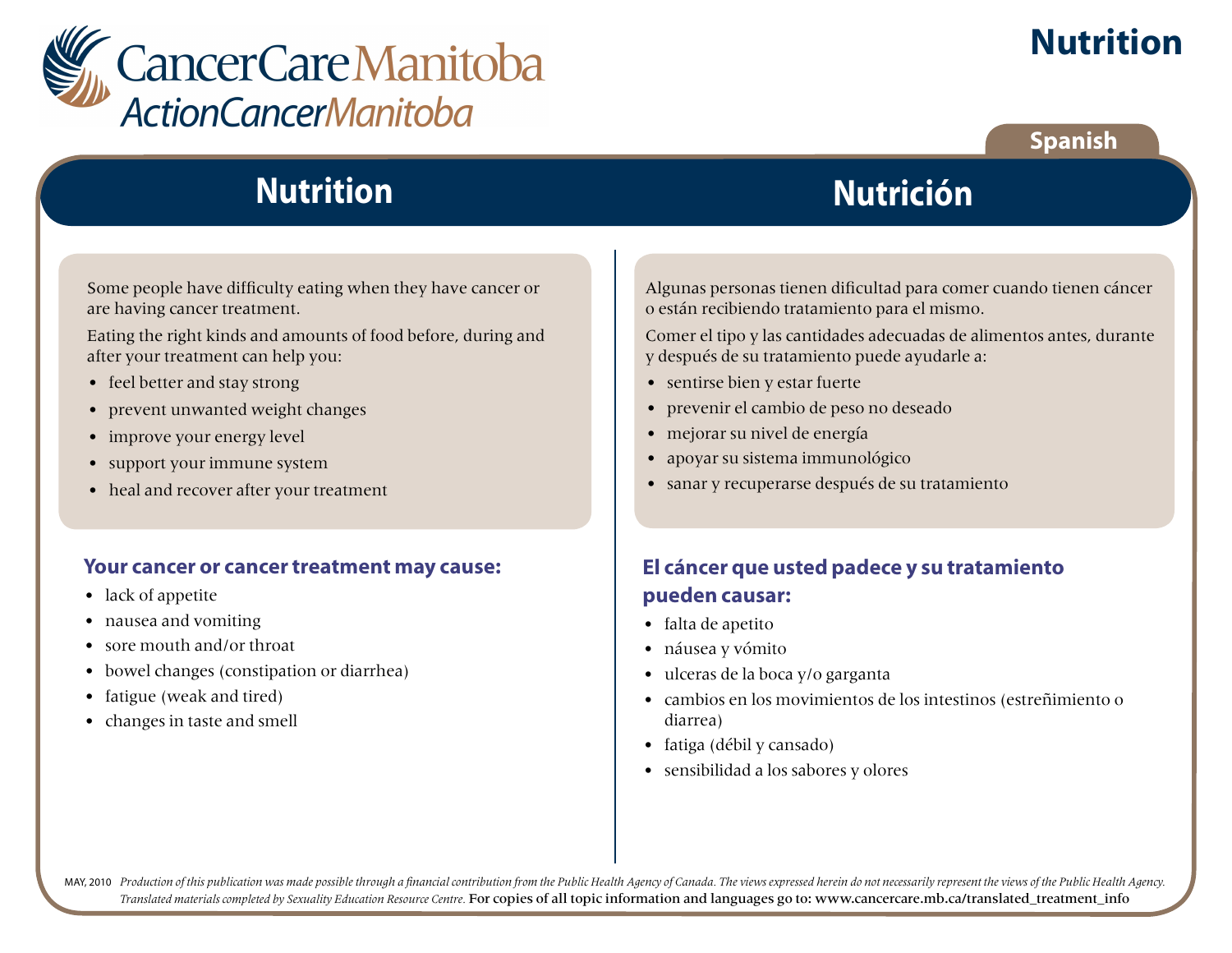

#### **To help you eat better:**

- Try five to six small meals a day instead of three large ones. This will provide you with energy throughout the day.
- Try a variety of foods. Food that didn't taste good before, might taste better now.
- Stock your pantry and freezer with favourite and easy to prepare foods such as canned soup, pudding, canned fish, cheese, eggs, yogurt, cottage cheese, cereal, milk and bread. Family and friends may be able to help you do this.
- Stay as active as possible. Even a short walk each day may help improve your appetite.

#### **Ideas to add extra calories:**

- Add whole milk or cream to: cereal, cream soups, milkshakes, pudding, custard, mashed potatoes and cheese sauces.
- Snack on dried fruit, cereal, yogurt, ice cream or milkshakes.
- Add extra butter, margarine, vegetable oil, sauces or gravy to mashed potatoes, bread, pasta, rice, cooked vegetables, hot cereals and soups.
- Try ready to drink liquid nutritional supplements (e.g. Boost, Ensure). They are easy to use and high in protein, calories, vitamins and minerals.
- Talk to a registered dietitian at CancerCare Manitoba for other food choices and ideas.

# **Nutrición**

### **Para ayudarle a comer mejor:**

- Intente comer de cinco a seis comidas pequeñas al día en lugar de tres grandes. Esto proporciona a su cuerpo energía a lo largo del día.
- Pruebe una variedad de alimentos. Los alimentos que no sabían bien antes, pueden saber mejor ahora.
- Almacene su despensa y congelador con sus alimentos favoritos y fáciles de preparar como sopas enlatadas, pudín, pescado enlatado, queso, huevos, yogur, queso cottage, cereales, leche y pan. Su familia y amigos podrían ayudarle.
- Manténgase tan activo/a como sea posible. Incluso un corto paseo al día puede ayudarle a mejorar su apetito.

#### **Ideas para añadir calorías extra:**

- Agregue leche entera o crema a los siguientes alimentos: cereales, sopas cremosas, batidos de leche, pudín, natillas/atoles, puré de papas y salsas de queso.
- Tome refrigerios livianos con frutas secas, cereales, yogur, helados o batido de leche.
- Agregue extra mantequilla, margarina, aceite vegetal, salsas a base de jugo de carnes al puré de papa, pan, pasta, arroz, vegetales cocidos, cereales calientes y sopas.
- Pruebe beber líquidos con suplementos nutricionales (ejemplo, Boost, Ensure). Estos son fáciles de usar y altos en proteína, calorías, vitaminas y minerales.
- Hable con un/una dietista registrado/a de CancerCare Manitoba para obtener nuevas ideas.

MAY, 2010 Production of this publication was made possible through a financial contribution from the Public Health Agency of Canada. The views expressed herein do not necessarily represent the views of the Public Health Ag *Translated materials completed by Sexuality Education Resource Centre.* For copies of all topic information and languages go to: www.cancercare.mb.ca/translated\_treatment\_info

### **Spanish**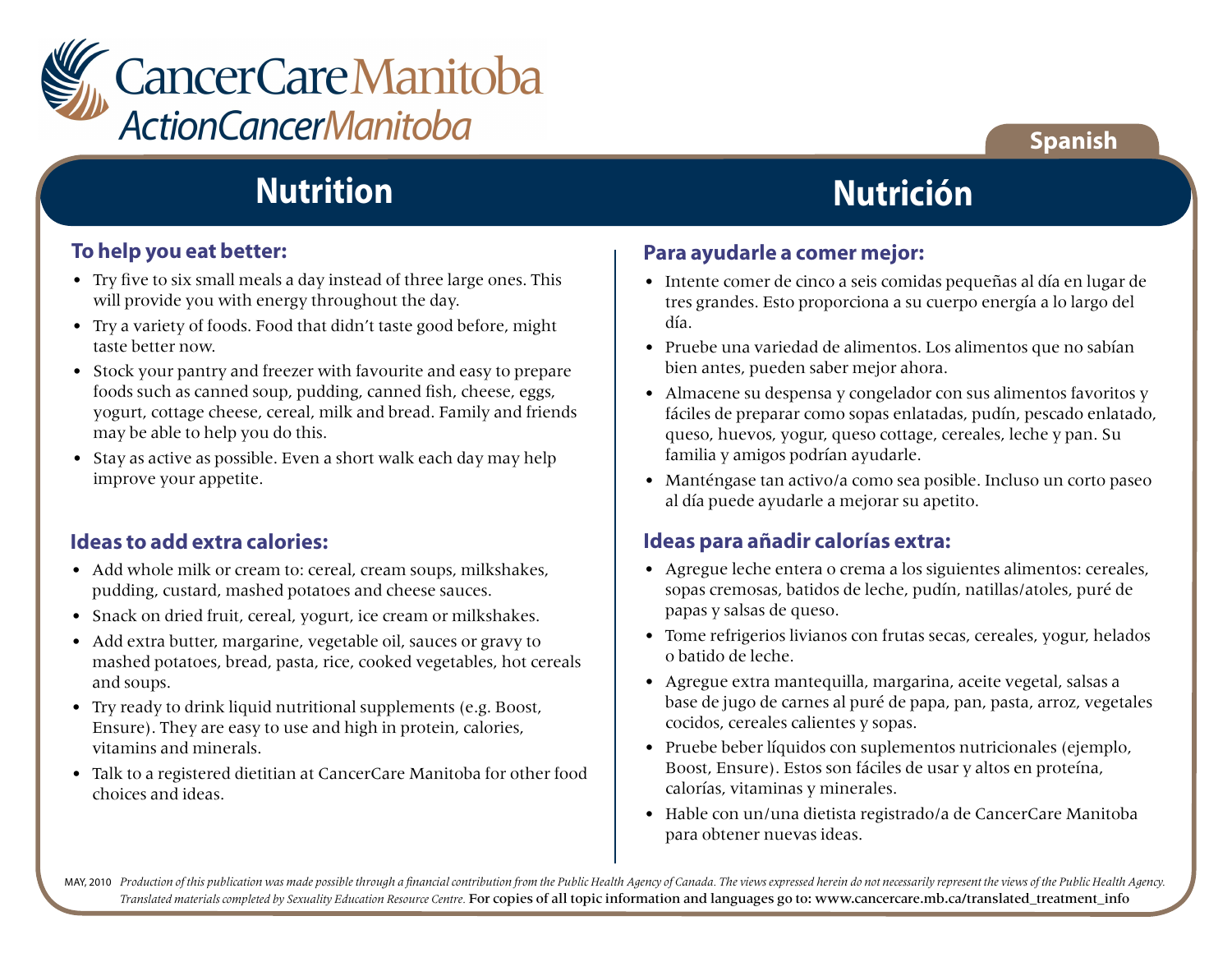

#### **Ideas to add extra protein:**

- Add grated cheese to soup, mashed potatoes, vegetable sauces and casseroles.
- Snack on hard cheese, cottage cheese, nuts, seeds, eggs and canned fish.
- Add peanut butter or other nut butters to sliced fruit, toast, muffins, crackers, ice cream and milkshakes.
- Talk to a registered dietitian at CancerCare Manitoba for other food choices and ideas.

### **Fluids are important for your body to function well**

- If you don't drink enough fluids you may feel tired, lightheaded and/or sick to your stomach.
- If you are losing weight choose fluids that contain calories such as: milk, juice, milkshakes or liquid nutritional supplements (e.g. Boost, Ensure).
- Drink less fluid with your meals if you feel full quickly.

#### **Ways to increase your fluid intake:**

- Carry a water bottle.
- Take small sips of fluid throughout the day.
- Try other types of fluids like popsicles, gelatin, applesauce or soup.

## **Nutrición**

**Spanish**

#### **Ideas para agregar proteína extra:**

- Agregue queso rayado a la sopa, puré de papas, salsas de vegetales y cazuelas.
- Tome refrigerios de queso duro, queso cottage, nueces, semillas, huevos y pescado enlatado.
- Agregue mantequilla de maní, u otra mantequilla de nueces a una rebanada de fruta, pan tostado, muffins, galletas saladas, helado y malteada.
- Hable con un/una dietista registrado/a de CancerCare Manitoba para obtener nuevas ideas.

### **Los líquidos son importantes para que su cuerpo funcione bien**

- Sí usted no toma suficiente líquidos, usted puede sentirse cansado/a, mareado/a y/o enfermo/a de su estómago.
- Sí usted está perdiendo peso, escoja líquidos que contengan calorías como: leche, jugos, malteadas o líquidos con suplementos nutricionales (ejemplo, Boost, Ensure).
- Beba menos líquidos con sus comidas sí usted se siente satisfecho/a pronto.

#### **Consejos para aumentar el consumo de líguidos:**

- Lleve con usted una botella de agua.
- Tome pequeños sorbos de líquido durante el día.
- Pruebe otros tipos de líquidos como paletas de agua, gelatina, puré de manzanas o sopa.

MAY, 2010 Production of this publication was made possible through a financial contribution from the Public Health Agency of Canada. The views expressed herein do not necessarily represent the views of the Public Health Ag *Translated materials completed by Sexuality Education Resource Centre.* For copies of all topic information and languages go to: www.cancercare.mb.ca/translated\_treatment\_info